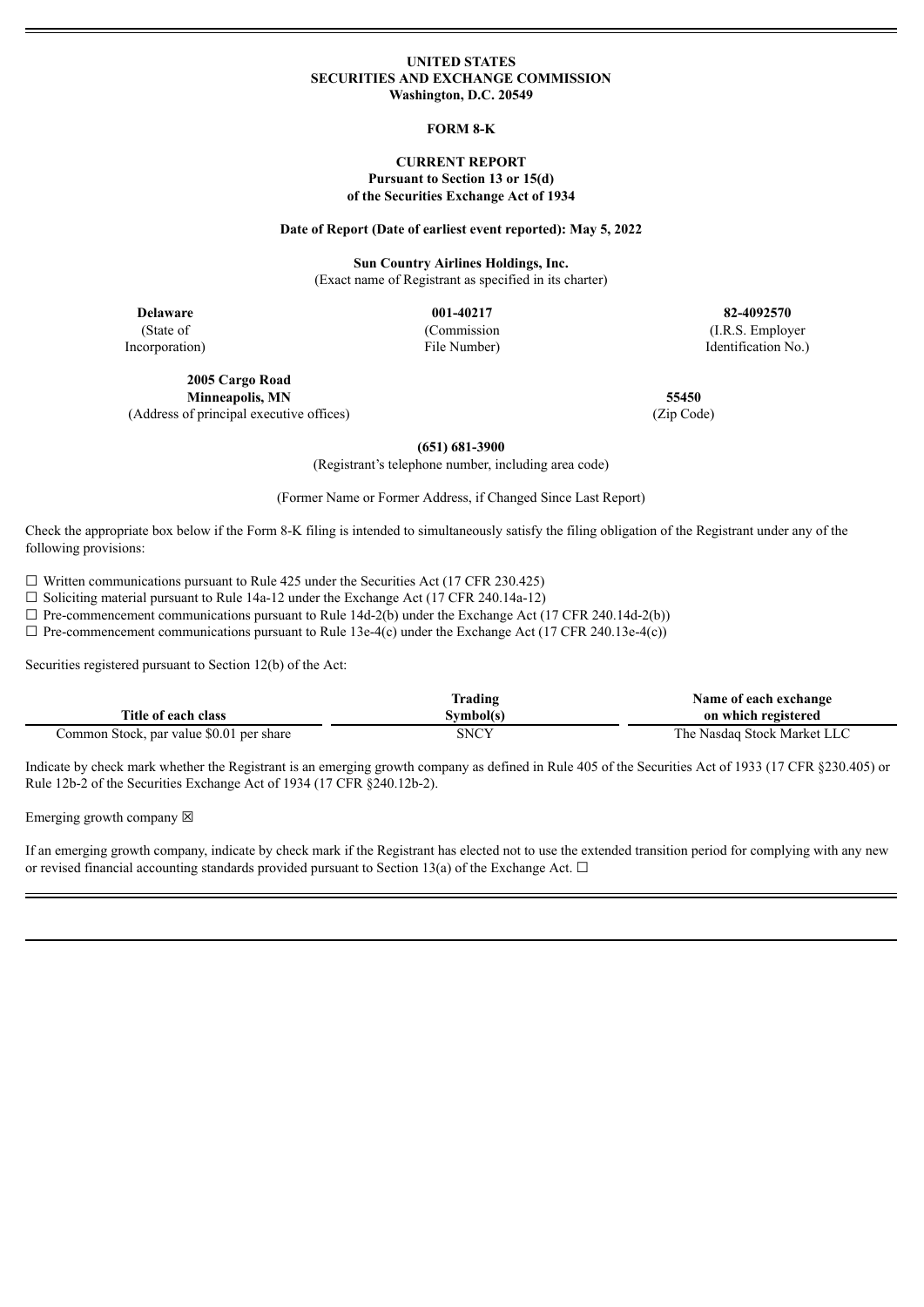## **Item 2.02 Results of Operations and Financial Condition.**

On May 5, 2022, Sun Country Airlines Holdings, Inc. issued a press release announcing its financial results for the fiscal quarter ended March 31, 2022. A copy of the press release is attached hereto as Exhibit 99.1 and incorporated by reference herein.

The information contained in this report, including Exhibit 99.1 attached hereto, shall not be deemed "filed" for purposes of Section 18 of the Securities Exchange Act of 1934, as amended (the "Exchange Act"), or otherwise subject to the liabilities of that section, nor shall it be deemed incorporated by reference in any filing under the Securities Act of 1933, as amended, or the Exchange Act, regardless of any general incorporation language in such filings, unless expressly incorporated by specific reference in such filing.

## **Item 9.01 Financial Statements and Exhibits.**

(d) *Exhibits.*

| <b>Exhibit No.</b> | <b>Description</b>                                                          |
|--------------------|-----------------------------------------------------------------------------|
| 99.1               | Press release, dated May 5, 2022                                            |
| 104                | Cover Page Interactive Data File (embedded within the Inline XBRL document) |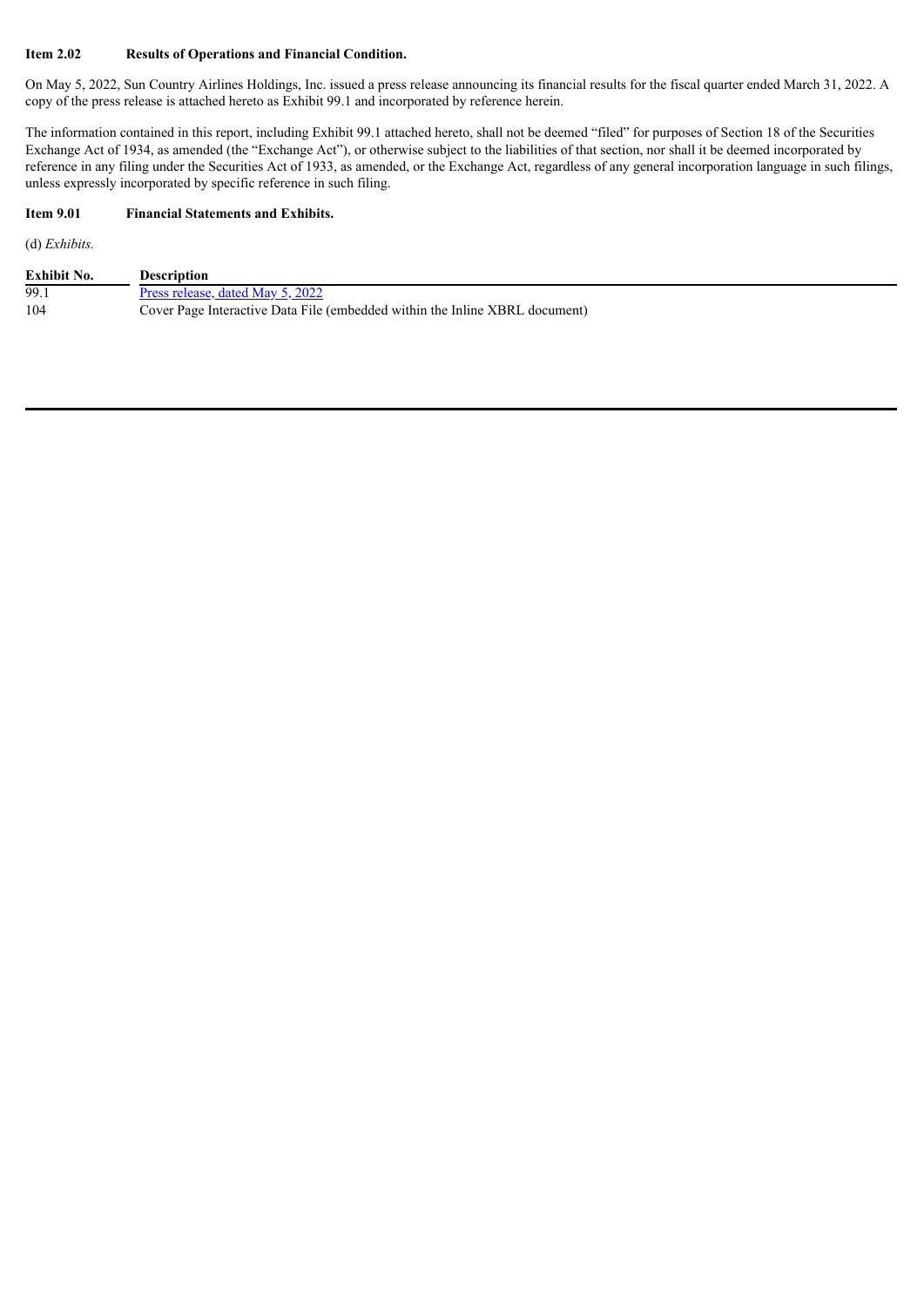## **SIGNATURES**

Pursuant to the requirements of the Securities Exchange Act of 1934, as amended, the registrant has duly caused this report to be signed on its behalf by the undersigned thereunto duly authorized.

# Date: May 5, 2022 **Sun Country Airlines Holdings, Inc.**

By: /s/ Eric Levenhagen

Name: Eric Levenhagen Title: Chief Administrative Officer, General Counsel and Secretary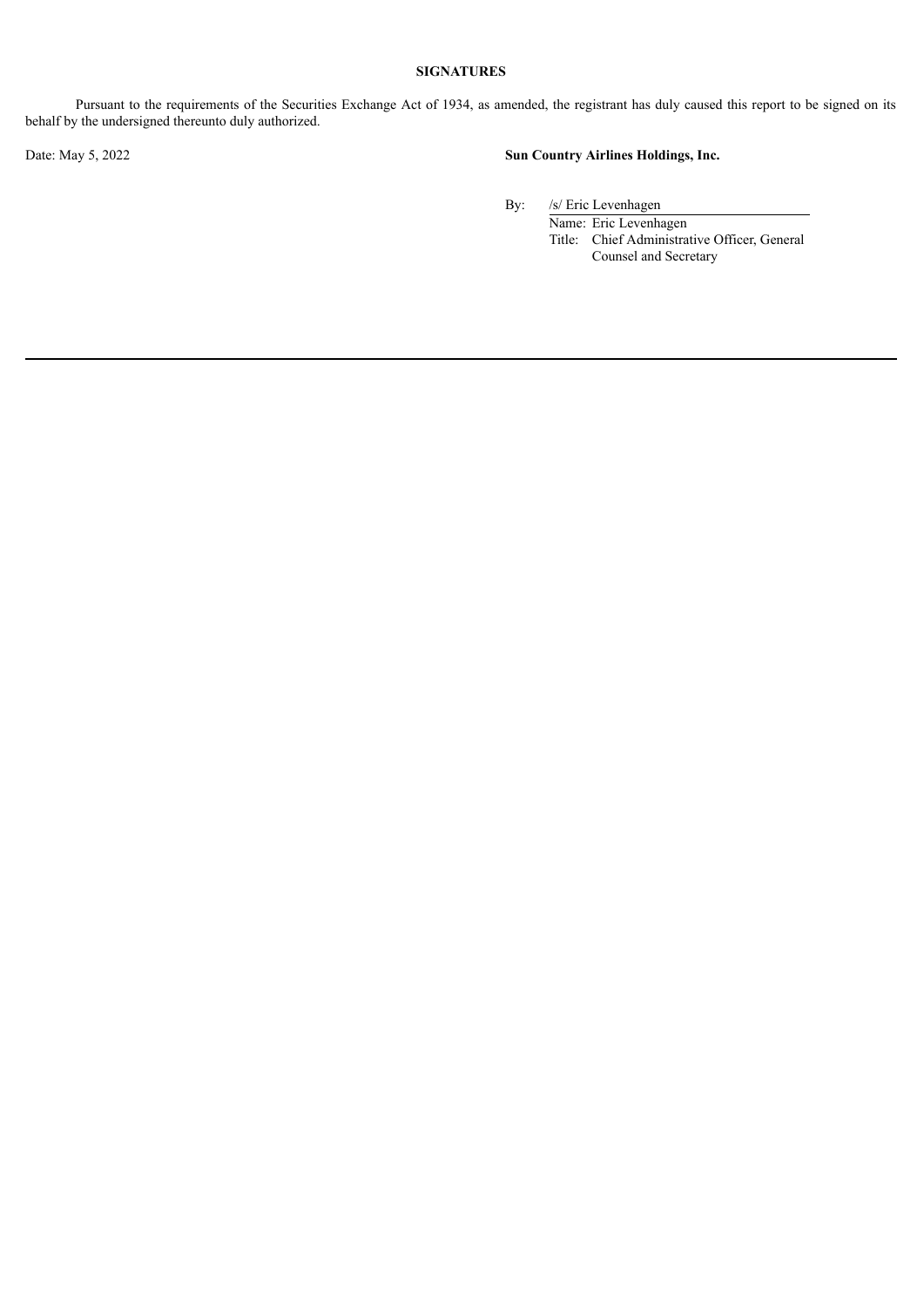# **Sun Country Airlines Reports First Quarter 2022 Results**

Q1 2022 GAAP diluted EPS of \$0.06 and operating income of \$22 million

Q1 2022 Adjusted diluted EPS of \$0.20<sup>(1)</sup> and adjusted operating income of \$23 million<sup>(1)</sup>

<span id="page-3-0"></span>MINNEAPOLIS. May 5, 2022. Sun Country Airlines Holdings, Inc. ("Sun Country Airlines", "Sun Country", the "Company") (NASDAQ: SNCY) today reported financial results for its first quarter ended March 31, 2022.

"We are very happy to report another profitable quarter," said Jude Bricker, Chief Executive Officer of Sun Country. "I am proud of all the people at Sun Country who, once again, delivered quarterly profitable growth despite the challenging macro-economic and pandemic backdrop. Very strong bookings and unit revenue trends, combined with solid cost control, drove a first quarter net income, adjusted net income and adjusted net income per share of approximately \$4 million, \$12 million and \$0.20 per share, respectively. These results came despite much higher-than-expected fuel prices and Omicron-driven headwinds earlier in the quarter. We anticipate passenger demand to remain strong with second quarter scheduled service TRASM expected to increase between 25% and 34% versus second quarter 2019. Sun Country's uniquely resilient model has now generated our fourth consecutive quarter of profitability and our sixth consecutive quarter of greater than 15% EBITDAR margins."

## **Overview of First Quarter**

| (unaudited) (in millions, except per share amounts) | <b>Three Months Ended</b> | March 31, |       |          |
|-----------------------------------------------------|---------------------------|-----------|-------|----------|
|                                                     | 2022                      |           | 2021  | % Change |
| Total operating revenue                             | 226.5                     |           | 127.6 | 77.5     |
| Operating income                                    | 21.8                      |           | 24.9  | (12.4)   |
| Income before income tax                            | 6.4                       |           | 17.8  | (64.0)   |
| Net income                                          | 3.6                       |           | 12.4  | (70.7)   |
| Diluted earnings per share                          | 0.06                      |           | 0.24  | (75.0)   |

| (unaudited) (in millions, except per share amounts)                              |   |      | <b>Three Months Ended</b><br>March 31, |       |           |
|----------------------------------------------------------------------------------|---|------|----------------------------------------|-------|-----------|
|                                                                                  |   | 2022 |                                        | 2021  | % Change  |
| Adjusted operating income (1)                                                    |   | 22.8 |                                        | 1.2   | <b>NM</b> |
| Adjusted income (loss) before income tax (1)                                     |   | 15.7 |                                        | (4.7) | NM.       |
| Adjusted net income (loss) <sup>(1)</sup>                                        |   | 12.3 |                                        | (4.9) | <b>NM</b> |
| Adjusted diluted earnings (loss) per share (1)<br>"NM" stands for not meaningful | S | 0.20 | $($ \$                                 | 0.09  | NM.       |

For the quarter ended March 31, 2022, Sun Country reported net income of \$4 million and income before income tax of \$6 million, on \$227 million of revenue. Adjusted income before income tax for the quarter was \$16 million<sup>(1)</sup>. GAAP operating income during the quarter was \$22 million, producing an operating margin of 9.6%, while adjusted operating income was \$23 million<sup>(1)</sup>, resulting in an adjusted operating income margin of 10.0%<sup>(1)</sup>.

"We were able to produce an adjusted operating margin of 10% on \$227 million in total revenue during the quarter. This revenue is a record quarterly high for Sun Country," said Dave Davis, President and Chief Financial Officer. "Our results were accomplished despite paying \$3.20 per gallon for jet fuel during the quarter. In March, traditionally our strongest month, we paid \$3.58 per gallon while generating an operating margin well in excess of 20%. Demand in the quarter materially picked up starting in February as demonstrated by our March scheduled service TRASM increasing 4% versus the same time period in 2019 on 8% capacity growth. Our charter and cargo operations, which were 33% of our block hours in the first quarter, include pass-through fuel economics, providing a natural cost-hedge against volatile fuel prices."

Page 1 Sun Country, Inc. d/b/a Sun Country Airlines®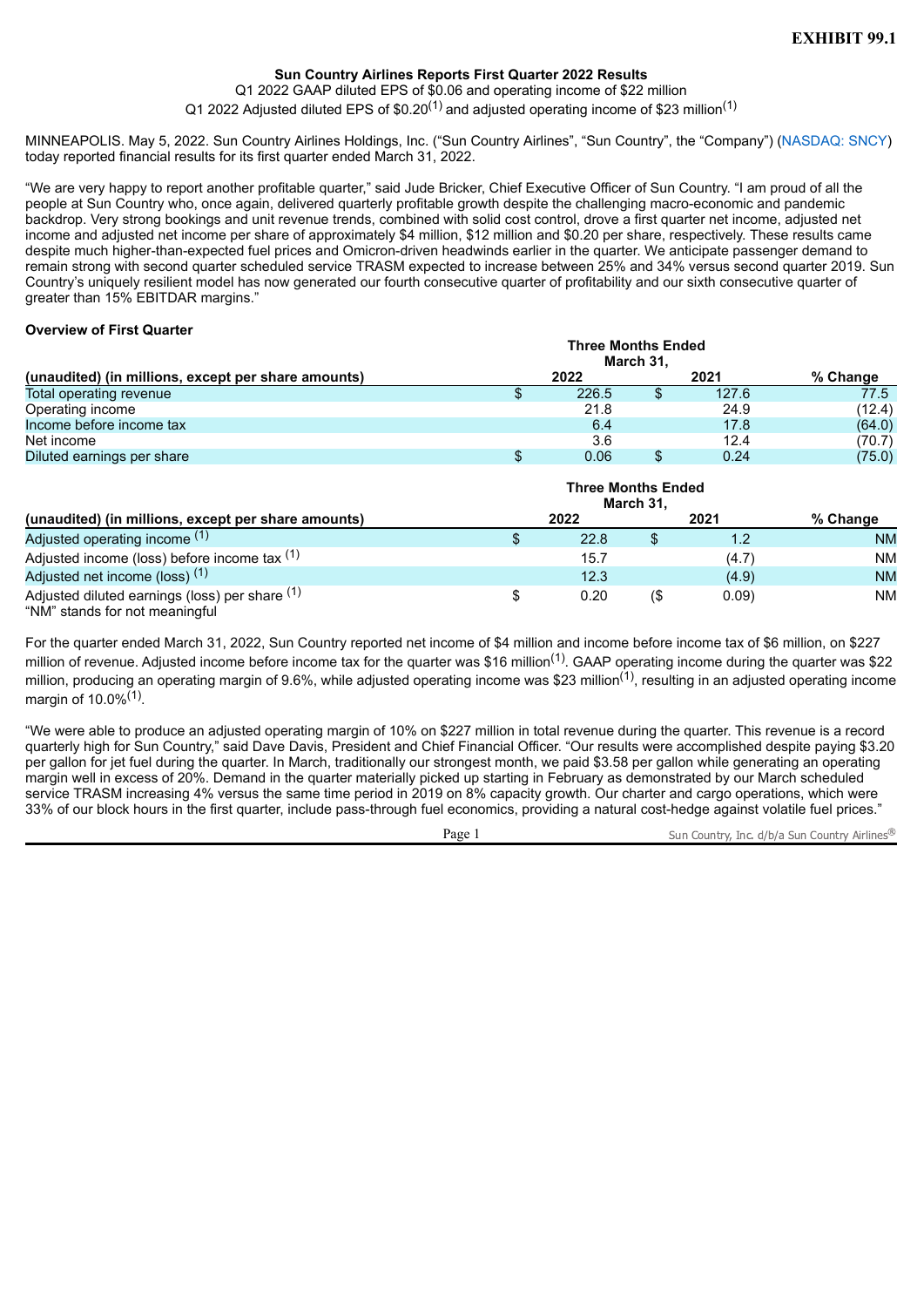#### **Notable Highlights**

- · Announced four new routes that will begin service later this year. Two of the routes will serve Las Vegas, NV from both Green Bay, WI and Madison, WI. The others will connect Minneapolis, MN with Reno, NV and Harlingen, TX to Cancun, Mexico
- New service to Reno, NV will be the 81<sup>st</sup> airport that Sun Country flies to
- In April 2022, the Company purchased five 737-800 aircraft (one of which was the buyout of an aircraft previously on lease to Sun Country)
- · Completed a private Enhanced Equipment Trust Certificate (EETC) offering raising \$188 million secured by 13 737-800 at a weighted average interest rate of 5.06%. Of this \$188 million, \$15.8 million is a delayed draw mechanism to be funded in September 2022 upon completing the lease buyout of the 13<sup>th</sup> aircraft
- Welcomed Patrick O'Keeffe to the Board of Directors. He brings more than 30 years of experience in the airline industry most recently leading American Airline's global People team

#### **Capacity**

System block hours during the first quarter of 2022 grew by 30% versus first quarter 2019 due largely to the addition of the cargo segment in 2020. First quarter total available seat miles ("ASM") grew 6% versus the first quarter of 2019 while scheduled service ASMs grew 10% when compared to the same time period. The difference between the levels of capacity demonstrates the variable nature of the business model. The first quarter is traditionally dominated by heavy leisure demand for vacations which drove growth in scheduled service capacity.

Last year, the Company signed two new long-term charter contracts with both Caesars Entertainment and Major League Soccer. As such, flying done under long term contracts made up over 70% of the charter flying in the quarter. The most variable nature of the business is adhoc charter flying. This part of the business is mostly bid within the month of flying and only if there are resources to successfully operate it. Due to staffing constraints, total charter block hours decreased 14% versus the first quarter of 2019. As labor resources start to normalize later in the year, ad-hoc charter flying is the quickest flying to add back.

#### **Revenue**

For the first quarter of 2022, the Company reported total revenue of \$227 million, which was \$30 million, or 15%, more than the first quarter of 2019. Excluding the \$21 million in cargo revenue that did not exist in 2019, revenue still exceeded first quarter 2019 by \$9 million. The Company's scheduled service TRASM  $(3)$  of 10.3 cents in the first quarter of 2022 decreased 1% from the first quarter of 2019 while scheduled service capacity grew 10%. The first quarter 2022 total fare of \$183 exceeded the first quarter 2019 by 7% driven by another record ancillary revenue per passenger of \$49.

Charter service revenue is primarily generated through service provided to professional and collegiate sports teams, the U.S. Department of Defense, casinos, and other customers. In the first quarter of 2022, the Company's charter service revenue was \$33 million, a decrease of 14% versus first quarter of 2019 as ad-hoc charter flying was meaningfully lower than 2019 levels due to staffing challenges. On a rate basis, first quarter 2022 charter revenue per block hour was 1% higher than the rate in the first quarter of 2019.

Cargo revenue consists of revenue earned from flying cargo aircraft under the Air Transportation Services Agreement ("ATSA") with Amazon. In the first quarter of 2022, cargo revenue was \$21 million, a 2% decrease versus the first quarter of 2021 due to the timing of planned heavy maintenance events.

Page 2 Sun Country, Inc. d/b/a Sun Country Airlines<sup>®</sup>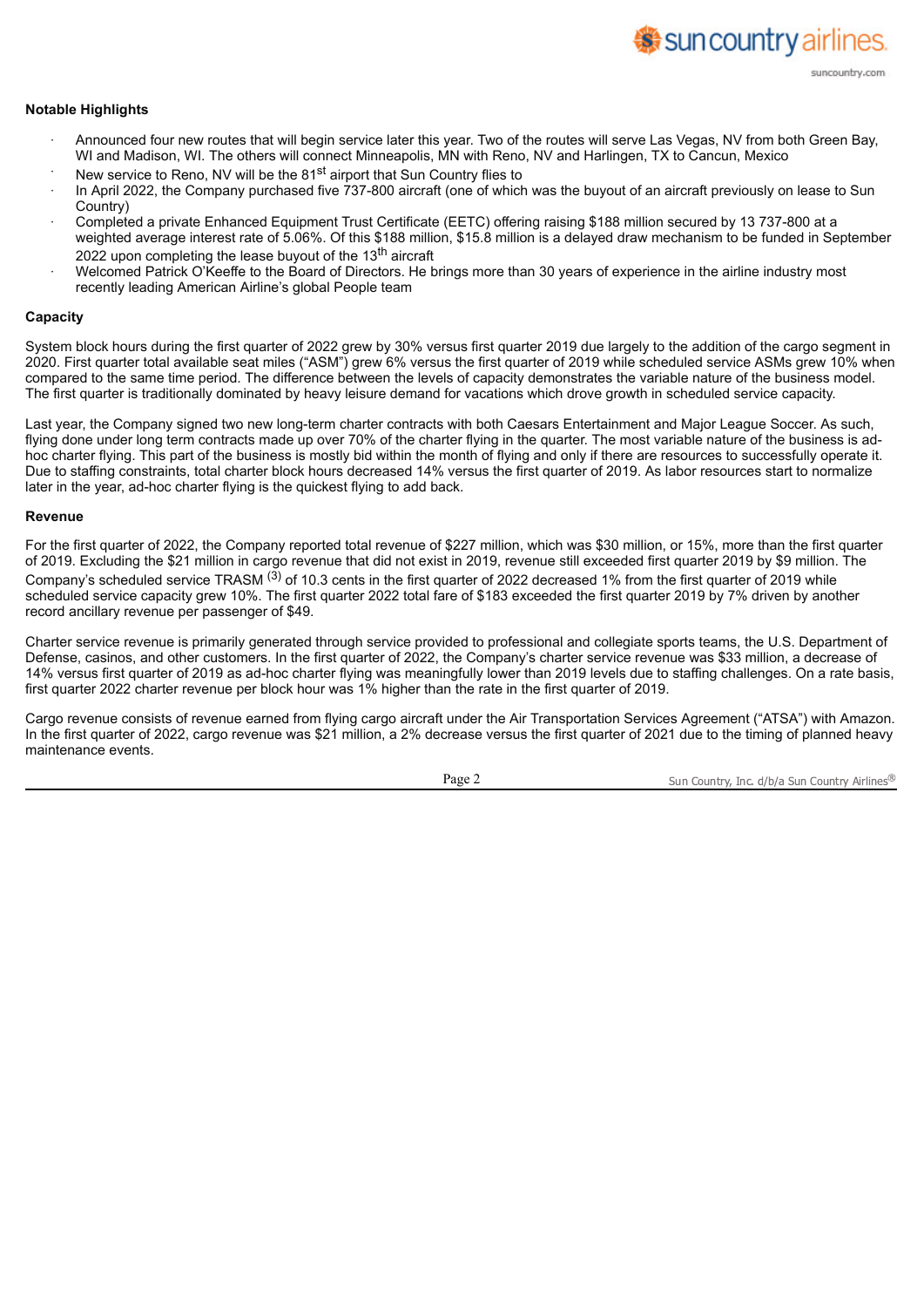

#### **Cost**

For the first quarter of 2022, total GAAP operating expenses increased 36% versus the first quarter of 2019, primarily due to a 76% increase in aircraft fuel expense in the quarter. Operating expense, excluding aircraft fuel expense and special items per total block hour<sup>(1)</sup> declined 6% in the first quarter 2022 versus the first quarter 2019. While total block hours increased 30% for the same period, first quarter 2022 was the first full quarter impacted by the new pilot agreement that was signed at the end of 2021.

#### **Balance Sheet and Liquidity**

The Company's net debt<sup>(5)</sup> on March 31, 2022 was \$309 million, due to the EETC that was completed at the end of the quarter. Total liquidity<sup>(6)</sup> at the end of the first quarter was \$297 million.

#### **Fleet**

As of March 31, 2022, the Company had 38 aircraft in its passenger service fleet, an increase of two from December 31, 2021. In addition to the two aircraft that entered into service in the first quarter of 2022, Sun Country completed the purchase of four aircraft in April 2022 and is under a letter of intent for a seventh aircraft for delivery in 2022. In April, the Company completed a lease buyout and anticipates a second lease buyout to occur in the third quarter (both of which were financed by the EETC). It currently operates twelve freighter aircraft in its cargo operation.

#### **Guidance for Second Quarter 2022**

|                                               | Q <sub>2</sub> 2022 | H/(L) vs Q2 2019     |
|-----------------------------------------------|---------------------|----------------------|
| Total revenue - millions                      | \$210 to \$220      | 24% to 30%           |
| Economic fuel cost per gallon                 | \$3.50              | 53%                  |
| Adjusted Operating income margin - percentage | $5\% - 9\%$         | $(5)$ pp to $(1)$ pp |
| Effective tax rate                            | 23%                 |                      |
| Total system block hours - thousands          | 30.5 to 31.5        | 22% to 26%           |

## **Conference Call & Webcast Details**

Sun Country Airlines will host a conference call to discuss its first quarter 2022 results at 3:30 p.m. Eastern Time on Thursday, May 5, 2022. A live broadcast of the conference call will be available via the investor relations section of Sun Country Airlines' website at https://ir.suncountry.com/news-events/events-and-presentations. The online replay will be available on the same website approximately one hour after the call. The conference call can also be listened to live by dialing 1 (833) 458-0947 (U.S. toll free) or 1 (914) 987-7750 (U.S. toll).

Page 3 Sun Country, Inc. d/b/a Sun Country Airlines<sup>®</sup>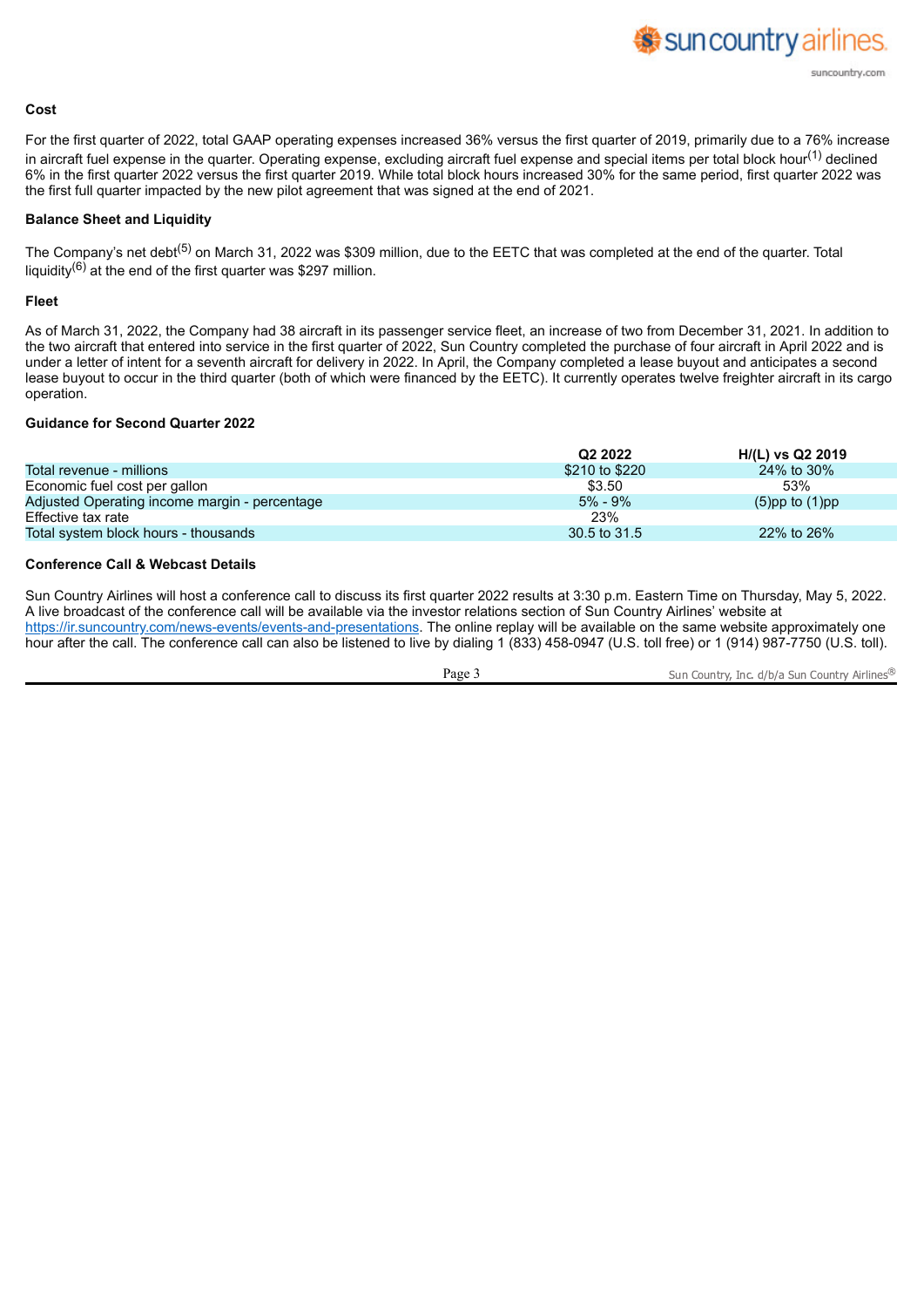# **About Sun Country Airlines**

Sun Country Airlines is a new breed of hybrid low-cost air carrier that dynamically deploys shared resources across our synergistic scheduled service, charter and cargo businesses. Based in Minnesota, we focus on serving leisure and visiting friends and relatives ("VFR") passengers and charter customers and providing cargo CMI services, with flights throughout the United States and to destinations in Mexico, Central America, Canada, and the Caribbean.

#### **End Notes**

1 – See additional details in the tables below in the section titled "Non-GAAP financial measures"

2 – Total system TRASM = total revenue – cargo revenue / system ASMs

3 – Scheduled service TRASM = scheduled service revenue + ancillary revenue + other revenue / scheduled service ASMs

4 – Adjusted CASM is a non-GAAP measure derived from CASM by excluding fuel costs, Special Items, non-cash management stock compensation expense, costs arising from its cargo operations (starting in 2020 when the Company launched cargo operations), certain commissions, and other costs of selling its vacations product from this measure. See table titled "Reconciliation of Adjusted CASM to CASM" 5 – Net debt = current portion of long-term debt + long-term debt + finance lease obligations + operating lease obligations – cash and cash equivalents

6 – Total liquidity = cash and cash equivalents + amount of undrawn revolver

#### **Contacts**

**Investor Relations** Chris Allen 651-681-4810 IR@suncountry.com

**Media** Wendy Burt 651-900-8400 mediarelations@suncountry.com

Page 4 Sun Country, Inc. d/b/a Sun Country Airlines®

sun country airlines.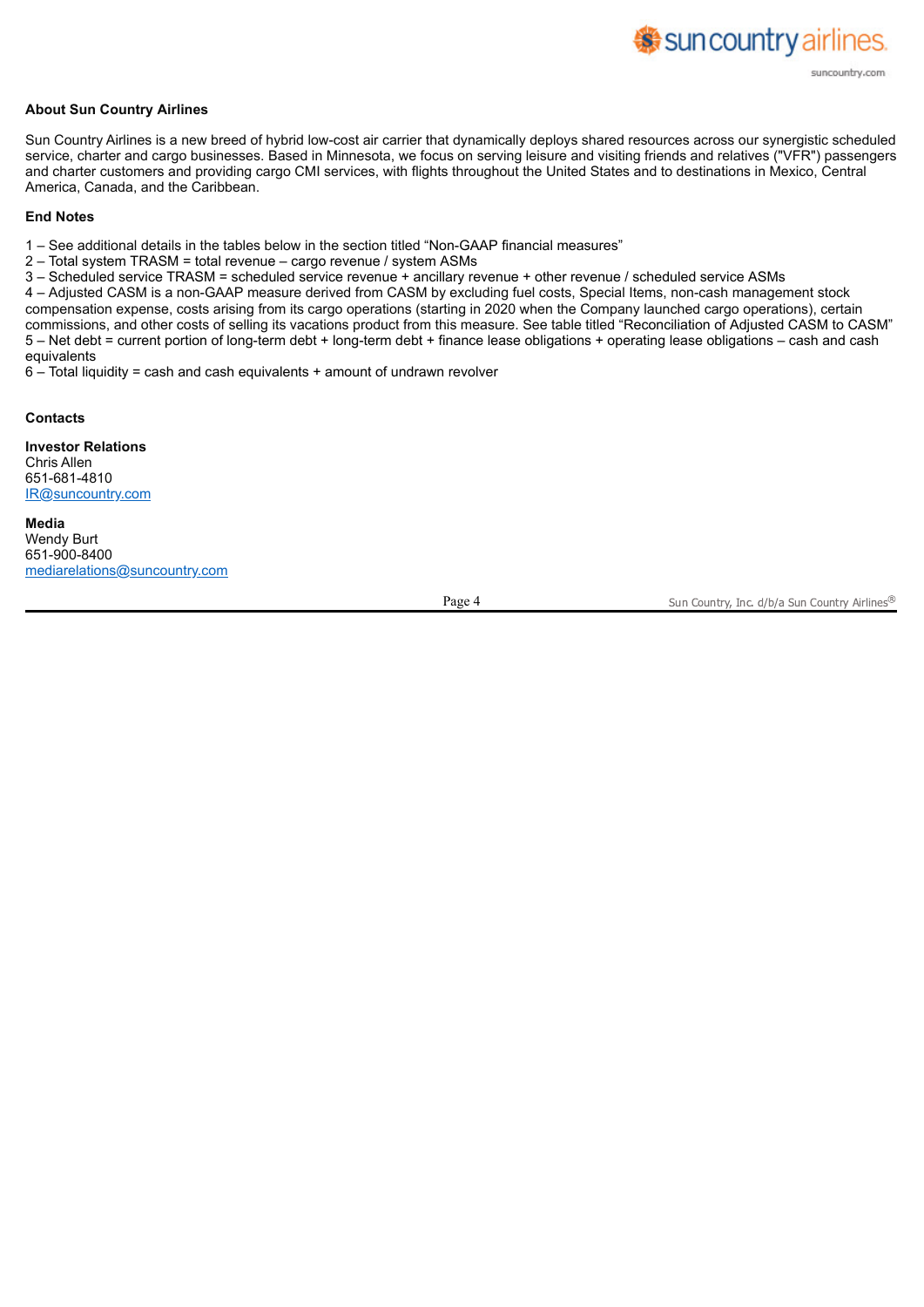

This press release contains forward-looking statements, which involve risks and uncertainties. These forward-looking statements are generally identified by the use of forward-looking terminology, including the terms "anticipate," "believe," "continue," "could," "estimate," "expect," "intend," "likely," "may," "plan," "possible," "potential," "predict," "project," "should," "target," "will," "would" and, in each case, their negative or other various or comparable terminology. All statements other than statements of historical facts contained in this press release, including statements regarding our strategy, future operations, future financial position, future revenue, projected costs, prospects, plans, objectives of management, and expected market growth are forward-looking statements. The forward-looking statements are relating to:

- our strategy, outlook and growth prospects;
- our operational and financial targets and dividend policy;
- general economic trends and trends in the industry and markets; and
- the competitive environment in which we operate.

These statements involve known and unknown risks, uncertainties and other important factors that may cause our actual results, performance, or achievements to be materially different from any future results, performance, or achievements expressed or implied by the forward-looking statements.

These forward-looking statements reflect our views with respect to future events as of the date of this press release and are based on assumptions and subject to risks and uncertainties. Given these uncertainties, you should not place undue reliance on these forward-looking statements. These forward-looking statements represent our estimates and assumptions only as of the date of this press release and, except as required by law, we undertake

no obligation to update or review publicly any forward-looking statements, whether as a result of new information, future events or otherwise after the date of this press release. We anticipate that subsequent events and developments will cause our views to change. You should read this press release completely and with the understanding that our actual future results may be materially different from what we expect. Our forward-looking statements do not reflect the potential impact of any future acquisitions, merger, dispositions, joint ventures, or investments we may undertake. We qualify all of our forward-looking statements by these cautionary statements. Additional information concerning certain factors is contained in the Company's Securities and Exchange Commission filings, including but not limited to the Company's Annual Reports on Form 10-K, Quarterly Report on Form 10-Q, and Current Reports on Form 8-K.

#### **Non-GAAP Financial Measures**

We sometimes use information that is derived from the condensed consolidated financial statements, but that is not presented in accordance with GAAP. We believe these non-GAAP measures provide a meaningful comparison of our results to others in the airline industry and our prior year results. Investors should consider these non-GAAP financial measures in addition to, and not as a substitute for, our financial performance measures prepared in accordance with GAAP. Further, our non-GAAP information may be different from the non-GAAP information provided by other companies. We believe certain charges included in our operating expenses on a GAAP basis make it difficult to compare our current period results to prior periods as well as future periods and guidance. The tables below show a reconciliation of non-GAAP financial measures used in this document to the most directly comparable GAAP financial measures.

Page 5 Sun Country, Inc. d/b/a Sun Country Airlines<sup>®</sup>

sun country airlines.

suncountry.com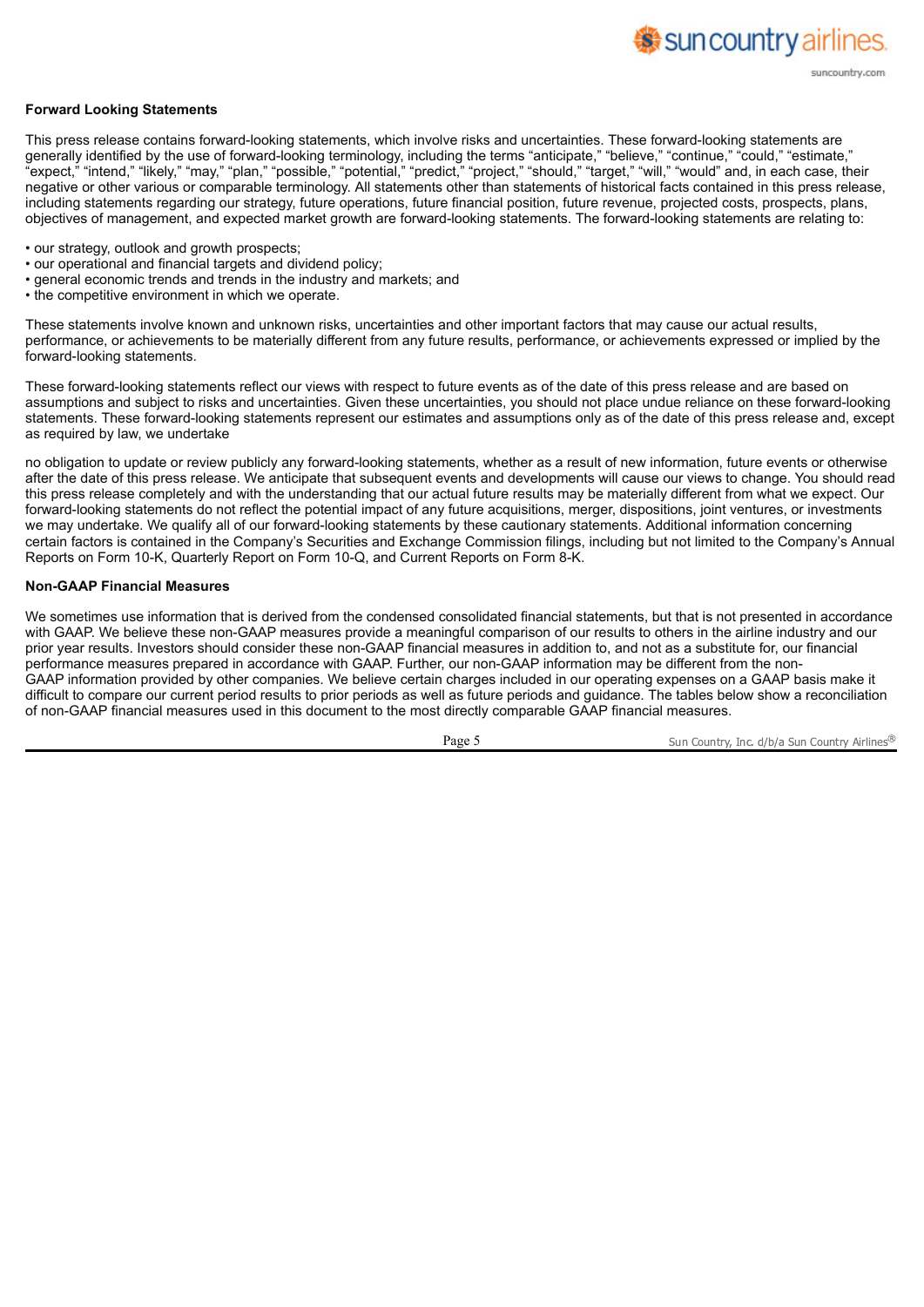#### **CONDENSED CONSOLIDATED STATEMENTS OF OPERATIONS**

**(Dollars in thousands, except per share amounts)**

**(Unaudited)**

|                                              |        | <b>Three Months Ended</b><br>March 31, |            |    |            |                                               |
|----------------------------------------------|--------|----------------------------------------|------------|----|------------|-----------------------------------------------|
|                                              |        |                                        | 2022       |    | 2021       | % Change                                      |
| <b>Operating Revenues:</b>                   |        |                                        |            |    |            |                                               |
| <b>Scheduled Service</b>                     |        | \$                                     | 124,068    | \$ | 54,620     | 127.1                                         |
| <b>Charter Service</b>                       |        |                                        | 32,879     |    | 25,805     | 27.4                                          |
| Ancillary                                    |        |                                        | 45,086     |    | 23,770     | 89.7                                          |
| Passenger                                    |        |                                        | 202,033    |    | 104, 195   | 93.9                                          |
| Cargo                                        |        |                                        | 21,053     |    | 21,585     | (2.5)                                         |
| Other                                        |        |                                        | 3,439      |    | 1,831      | 87.8                                          |
| <b>Total Operating Revenue</b>               |        |                                        | 226,525    |    | 127,611    | $\overline{77.5}$                             |
| <b>Operating Expenses:</b>                   |        |                                        |            |    |            |                                               |
| <b>Aircraft Fuel</b>                         |        |                                        | 64,544     |    | 24,274     | 165.9                                         |
| Salaries, Wages, and Benefits                |        |                                        | 59,617     |    | 44,075     | 35.3                                          |
| <b>Aircraft Rent</b>                         |        |                                        | 3,186      |    | 5,599      | (43.1)                                        |
| Maintenance                                  |        |                                        | 11,995     |    | 9,210      | 30.2                                          |
| Sales and Marketing                          |        |                                        | 8,628      |    | 5,110      | 68.8                                          |
| Depreciation and Amortization                |        |                                        | 15,328     |    | 12,615     | 21.5                                          |
| <b>Ground Handling</b>                       |        |                                        | 7,958      |    | 5,230      | 52.2                                          |
| Landing Fees and Airport Rent                |        |                                        | 10,286     |    | 8,785      | 17.1                                          |
| Special Items, net                           |        |                                        |            |    | (26, 871)  | <b>NM</b>                                     |
| Other Operating, net                         |        |                                        | 23,150     |    | 14,651     | 58.0                                          |
| <b>Total Operating Expenses</b>              |        |                                        | 204,692    |    | 102,678    | 99.4                                          |
| Operating Income                             |        |                                        | 21,833     |    | 24,933     | (12.4)                                        |
| Non-operating Income (Expense):              |        |                                        |            |    |            |                                               |
| Interest Income                              |        |                                        | 24         |    | 15         | 60.0                                          |
| <b>Interest Expense</b>                      |        |                                        | (8, 562)   |    | (7, 121)   | 20.2                                          |
| Other, net                                   |        |                                        | (6,876)    |    | (5)        | <b>NM</b>                                     |
| Total Non-operating Income (Expense), net    |        |                                        | (15, 414)  |    | (7, 111)   | 116.8                                         |
| Income before Income Tax                     |        |                                        | 6,419      |    | 17,822     | (64.0)                                        |
| Income Tax Expense                           |        |                                        | 2,782      |    | 5,406      | (48.6)                                        |
| Net Income                                   |        | \$                                     | 3,637      | \$ | 12,416     | (70.7)                                        |
| Net Income per share to common stockholders: |        |                                        |            |    |            |                                               |
| <b>Basic</b>                                 |        | \$                                     | 0.06       | \$ | 0.26       | (76.9)                                        |
| <b>Diluted</b>                               |        | \$                                     | 0.06       | \$ | 0.24       | (75.0)                                        |
| Shares used for computation:                 |        |                                        |            |    |            |                                               |
| <b>Basic</b>                                 |        |                                        | 57,907,655 |    | 48,496,077 | 19.4                                          |
| <b>Diluted</b>                               |        |                                        | 61,731,942 |    | 52,508,186 | 17.6                                          |
| "NM" stands for not meaningful               |        |                                        |            |    |            |                                               |
|                                              | Page 6 |                                        |            |    |            | Sun Country, Inc. d/b/a Sun Country Airlines® |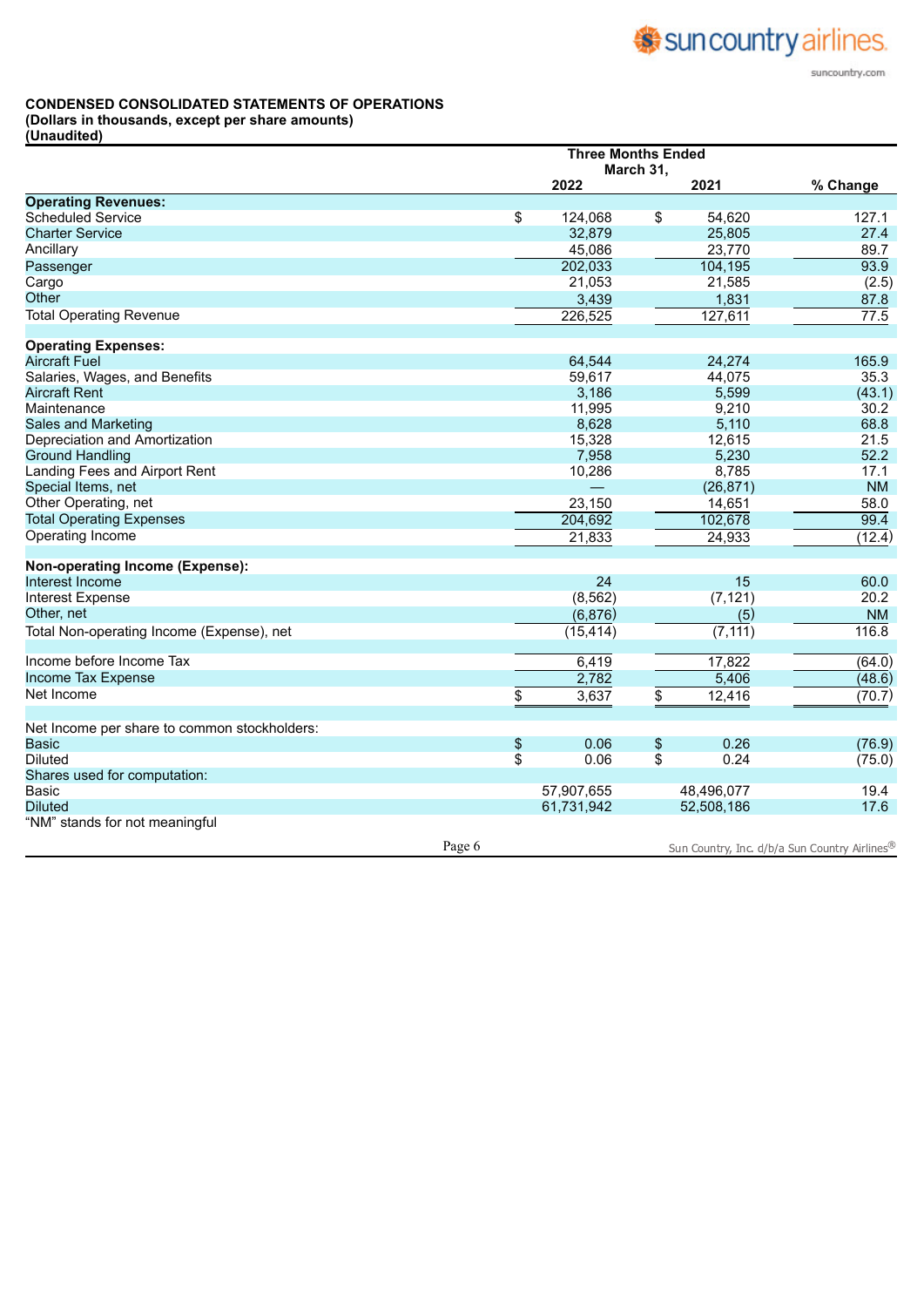# **Key Operating Statistics**

The following table presents key operating statistics and metrics for the three months ended March 31, 2022 and 2021.

|                                                      | <b>Three Months Ended</b><br>March 31, |    |           |          |  |
|------------------------------------------------------|----------------------------------------|----|-----------|----------|--|
|                                                      | 2022                                   |    | 2021      | % Change |  |
| <b>Scheduled service statistics:</b>                 |                                        |    |           |          |  |
| Revenue passenger miles (RPMs) - thousands           | 1,338,459                              |    | 774,999   | 72.7     |  |
| Available seat miles (ASMs) - thousands              | 1,684,532                              |    | 1,158,012 | 45.5     |  |
| Load factor                                          | 79.5%                                  |    | 66.9%     | 12.6pp   |  |
| Revenue passengers carried                           | 922,652                                |    | 553,032   | 66.8     |  |
| Departures                                           | 6,227                                  |    | 4,323     | 44.0     |  |
| <b>Block hours</b>                                   | 22,433                                 |    | 15,207    | 47.5     |  |
| Scheduled service TRASM <sup>(1)</sup> - cents       | 10.25                                  |    | 6.93      | 47.9     |  |
| Average base fare per passenger                      | \$<br>134.47                           | \$ | 98.77     | 36.1     |  |
| Ancillary revenue per passenger                      | \$<br>48.87                            | \$ | 42.98     | 13.7     |  |
| Fuel gallons - thousands                             | 17,401                                 |    | 11,557    | 50.6     |  |
| <b>Charter statistics:</b>                           |                                        |    |           |          |  |
| Departures                                           | 1,620                                  |    | 1,511     | 7.2      |  |
| <b>Block hours</b>                                   | 3,804                                  |    | 3,331     | 14.2     |  |
| Available seats miles (ASMs) - thousands             | 235,705                                |    | 211,721   | 11.3     |  |
| Fuel gallons - thousands                             | 2,758                                  |    | 2,357     | 17.0     |  |
| <b>Cargo statistics:</b>                             |                                        |    |           |          |  |
| Departures                                           | 2,574                                  |    | 2,565     | 0.4      |  |
| <b>Block hours</b>                                   | 7,390                                  |    | 8,242     | (10.3)   |  |
| <b>Total system statistics:</b>                      |                                        |    |           |          |  |
| Average passenger aircraft                           | 34.1                                   |    | 31.0      | 10.0     |  |
| Passenger aircraft - end of period                   | 38                                     |    | 31        | 22.6     |  |
| Cargo aircraft - end of period                       | 12                                     |    | 12        |          |  |
| Available seat miles (ASMs) - thousands              | 1,928,149                              |    | 1,376,796 | 40.0     |  |
| Departures                                           | 10,487                                 |    | 8,452     | 24.1     |  |
| <b>Block hours</b>                                   | 33,805                                 |    | 26,932    | 25.5     |  |
| Daily utilization - hours                            | 8.6                                    |    | 6.7       | 28.6     |  |
| Average stage length - miles                         | 1,336                                  |    | 1,278     | 4.5      |  |
| Total revenue per ASM (TRASM) <sup>(2)</sup> - cents | 10.66                                  |    | 7.70      | 38.4     |  |
| Cost per ASM (CASM) - cents                          | 10.62                                  |    | 7.46      | 42.3     |  |
| Adjusted CASM - cents                                | 6.21                                   |    | 6.15      | 0.9      |  |
| Fuel gallons - thousands                             | 20,245                                 |    | 13,993    | 44.7     |  |
| Fuel cost per gallon, excluding derivatives          | \$<br>3.20                             | \$ | 1.91      | 67.9     |  |
| Employees at end of period                           | 2,316                                  |    | 1,768     | 31.0     |  |

1 – Scheduled service TRASM = scheduled service revenue + ancillary revenue + other revenue / scheduled service ASMs

2 – Total system TRASM = total revenue – cargo revenue / system ASMs

Page 7 Sun Country, Inc. d/b/a Sun Country Airlines®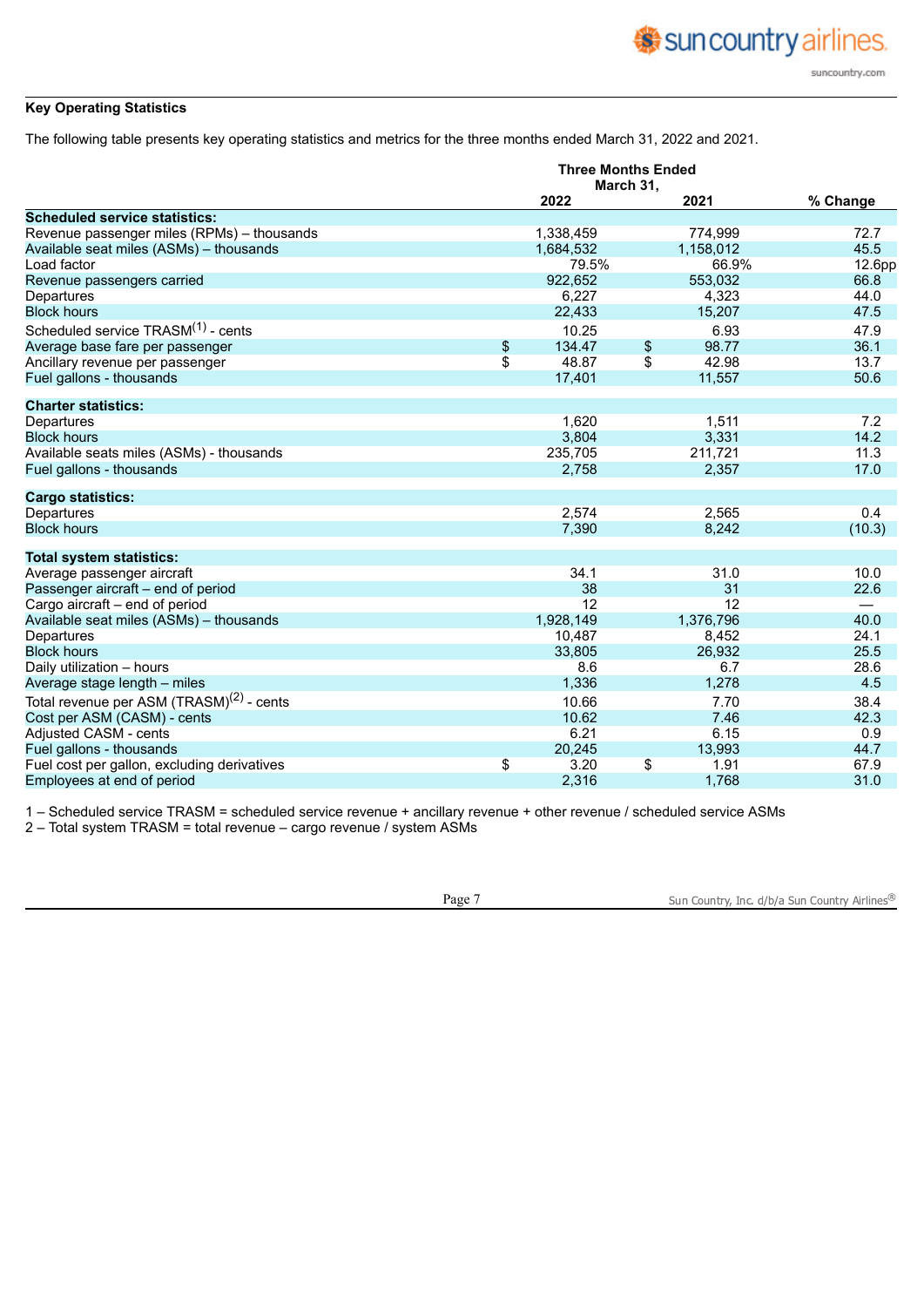# Suncountry airlines. suncountry.com

# **SUMMARY BALANCE SHEET**

**(Dollars in millions) (Unaudited – amounts may not recalculate due to rounding)**

|                                      | 3/31/2022   | 12/31/2021 |         | % Change |  |
|--------------------------------------|-------------|------------|---------|----------|--|
| Cash and cash equivalents            | \$<br>272.4 | \$         | 309.3   | (11.9)   |  |
| Other current assets                 | 76.8        |            | 66.1    | 16.2     |  |
| Total current assets                 | 349.2       |            | 375.4   | (7.0)    |  |
| Total property & equipment, net      | 675.6       |            | 573.6   | 17.8     |  |
| Other                                | 394.8       |            | 427.6   | (7.7)    |  |
| <b>Total assets</b>                  | 1,419.6     |            | 1,376.6 | 3.1      |  |
| Air traffic liabilities              | 110.9       |            | 118.6   | (6.5)    |  |
| Current finance lease obligations    | 31.1        |            | 11.7    | 165.8    |  |
| Current operating lease obligations  | 10.2        |            | 17.2    | (40.7)   |  |
| Current maturities of long-term debt | 34.7        |            | 29.4    | 18.0     |  |
| Other current liabilities            | 114.6       |            | 104.8   | 9.3      |  |
| <b>Total current liabilities</b>     | 301.5       |            | 281.7   | 7.0      |  |
| Finance lease obligations            | 239.0       |            | 180.5   | 32.4     |  |
| Operating lease obligations          | 23.9        |            | 58.8    | (59.4)   |  |
| Long-term debt                       | 242.5       |            | 248.0   | (2.2)    |  |
| Income tax receivable agreement      | 105.6       |            | 98.8    | 6.9      |  |
| Other                                | 13.8        |            | 22.0    | (37.3)   |  |
| <b>Total liabilities</b>             | 926.3       |            | 889.8   | 4.1      |  |
| <b>Total stockholders equity</b>     | \$<br>493.3 | \$         | 486.8   | 1.3      |  |

## **SUMMARY CASH FLOW**

**(Dollars in millions)**

**(Unaudited - amounts may not recalculate due to rounding)**

|                                                                                                | Three Months Ended March 31, |        |    |        |          |
|------------------------------------------------------------------------------------------------|------------------------------|--------|----|--------|----------|
|                                                                                                |                              | 2022   |    | 2021   | % Change |
| Net cash provided by operating activities                                                      | \$                           | 18.2   | \$ | 15.8   | 15.2     |
| Purchases of property & equipment                                                              |                              | (49.7) |    | (54.4) | (8.6)    |
| Other                                                                                          |                              | 0.1    |    | (0.2)  | NM.      |
| Net cash used in investing activities                                                          |                              | (49.6) |    | (54.6) | (9.2)    |
| Cash received from stock offering                                                              |                              |        |    | 235.9  | NM.      |
| Proceeds from borrowing                                                                        |                              | 78.0   |    | 68.0   | 14.7     |
| Repayment of finance lease obligations                                                         |                              | (4.5)  |    | (3.9)  | 15.4     |
| Repayment of borrowings                                                                        |                              | (77.9) |    | (46.1) | 69.0     |
| Other                                                                                          |                              | (1.5)  |    | (9.9)  | (84.8)   |
| Net cash provided by financing activities                                                      |                              | (5.9)  |    | 244.0  | NM.      |
| Change in cash                                                                                 |                              | (37.3) |    | 205.3  | NM.      |
| Cash and equivalents and restricted cash – beginning of the period                             |                              | 317.8  |    | 70.4   | 351.4    |
| Cash and equivalents and restricted cash – end of the period<br>"NM" stands for not meaningful | \$                           | 280.5  | \$ | 275.6  | 1.8      |

Page 8 Sun Country, Inc. d/b/a Sun Country Airlines<sup>®</sup>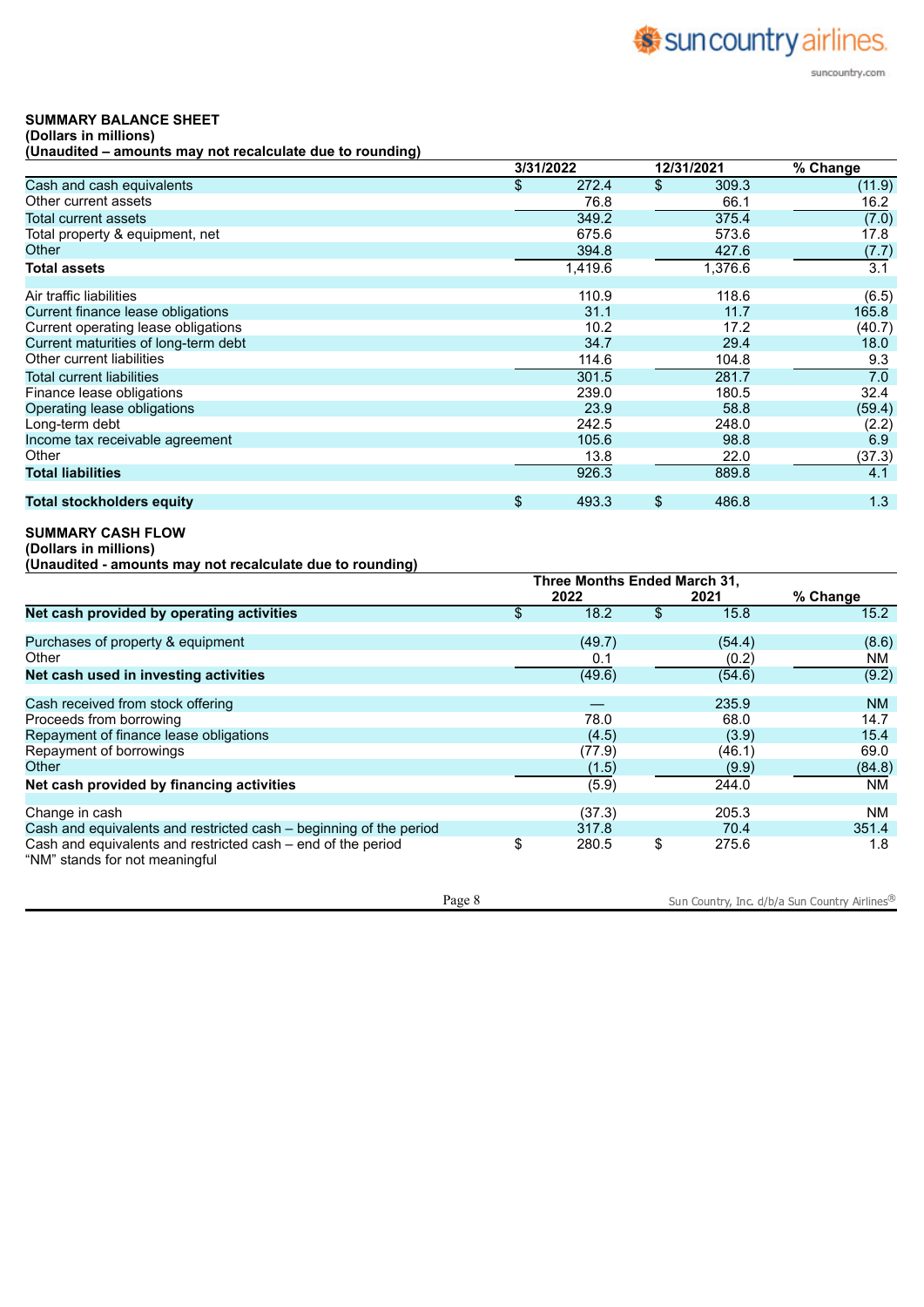#### **Calculation of Special Items**

# **Dollars in millions – Unaudited - amounts may not recalculate due to rounding**

The following tables lists the items that are included as Special Items, net.

|                                         | Three Months Ended March 31, |  |        |  |
|-----------------------------------------|------------------------------|--|--------|--|
|                                         | 2022                         |  | 2021   |  |
| CARES Act employee retention credit (1) |                              |  | (32.2) |  |
| CARES Act employee retention credit (2) |                              |  | (0.3)  |  |
| Aircraft purchase impacts (3)           |                              |  | 5.7    |  |
| Total special items, net                |                              |  | (26.9) |  |

- (1) In the quarter ended March 31, 2021, the United States Department of the Treasury awarded the Company a grant of \$32.2 under the Payroll Support Program Extension ("PSP2") under the Consolidated Appropriations Act, 2021
- (2) Relates to a credit recognized under the CARES Act Employee Retention credit which is a refundable tax credit against certain employee taxes
- (3) Five aircraft were purchase in March 2021 that were previously under operating lease. Aircraft lease buy-out expense represents the net costs incurred to terminate the leases on those five aircraft. This includes the associated lease termination costs, write-off of previously capitalized maintenance deposits, and the write-off of over-market liabilities.

Page 9 Sun Country, Inc. d/b/a Sun Country Airlines®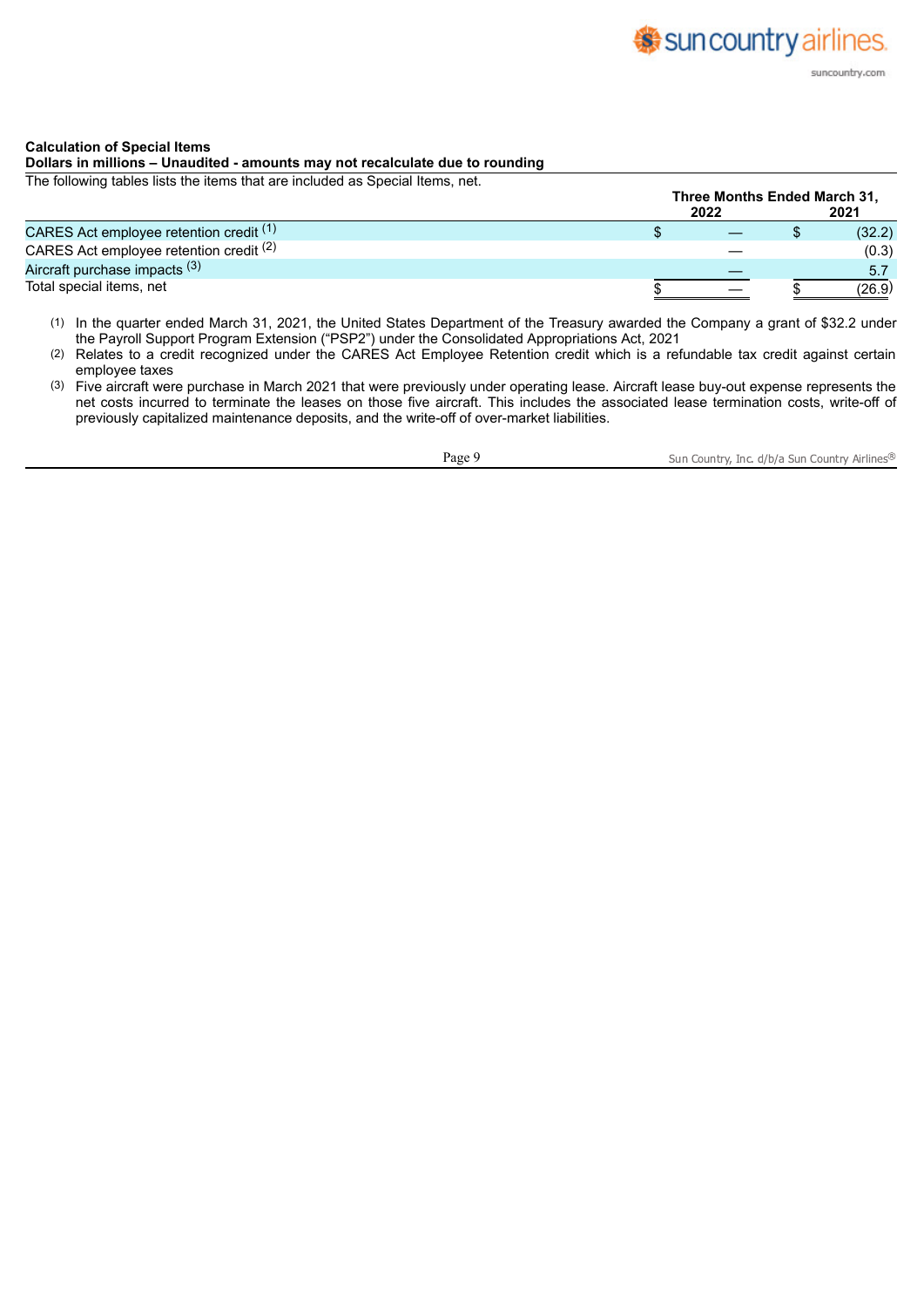

#### **NON-GAAP FINANCIAL MEASURES**

#### Adjusted Operating Income, Adjusted Operating Income Margin, Adjusted Income Before Income Tax, Adjusted Pre-tax Margin, **Adjusted Net Income, Adjusted EBITDAR and Adjusted EBITDAR Margin**

Adjusted Operating Income, Adjusted Operating Income Margin, Adjusted Income Before Income Tax, Adjusted Pre-tax Margin, and Adjusted Net Income are non-GAAP measures included as supplemental disclosure because we believe they are useful indicators of our operating performance. Derivations of operating income and net income are well recognized performance measurements in the airline industry that are frequently used by our management, as well as by investors, securities analysts and other interested parties in comparing the operating performance of companies in our industry. Adjusted EBITDAR and Adjusted EBITDAR Margin is a non-GAAP measure included as supplemental disclosure because we believe it is a valuation measure commonly used by investors, securities analysts and other interested parties in the industry to compare airline companies and derive valuation estimates without consideration of airline capital structure or aircraft ownership methodology. We believe that while items excluded from Adjusted EBITDAR and Adjusted EBITDAR Margin may be recurring in nature and should not be disregarded in evaluation of our earnings performance, Adjusted EBITDAR and Adjusted EBITDAR Margin is useful because its calculation isolates the effects of financing in general, the accounting effects of capital spending and acquisitions (primarily aircraft, which may be acquired directly, directly subject to acquisition debt, by finance lease or by operating lease, each of which is presented differently for accounting purposes), and income taxes, which may vary significantly between periods and for different companies for reasons unrelated to overall operating performance. Adjusted EBITDAR and Adjusted EBITDAR Margin should not be viewed as a measure of overall performance or considered in isolation or as an alternative to net income because it excludes aircraft rent, which is a normal, recurring cash operating expense that is necessary to operate our business. We have historically incurred substantial rent expense due to our legacy fleet of operating leased aircraft, which are currently being transitioned to owned and finance leased aircraft.

Adjusted Operating Income, Adjusted Operating Income Margin, Adjusted Income Before Income Tax, Adjusted Pre-tax Margin, Adjusted Net Income, Adjusted EBITDAR and Adjusted EBITDAR Margin have limitations as analytical tools. Some of the limitations applicable to these measures include: Adjusted Operating Income, Adjusted Operating Income Margin, Adjusted Income Before Income Tax, Adjusted Pre-tax Margin, Adjusted Net Income, Adjusted EBITDAR and Adjusted EBITDAR Margin do not reflect the impact of certain cash charges resulting from matters we consider not to be indicative of our ongoing operations; Adjusted EBITDAR and Adjusted EBITDAR Margin does not reflect our cash expenditures, or future requirements, for capital expenditures or contractual commitments; Adjusted EBITDAR and Adjusted EBITDAR Margin does not reflect changes in, or cash requirements for, our working capital needs; they do not reflect the interest expense, or the cash requirements necessary to service interest or principal payments, on our debt; although depreciation and amortization are noncash charges, the assets being depreciated and amortized will often have to be replaced in the future, and Adjusted EBITDAR and Adjusted EBITDAR Margin does not reflect any cash requirements for such replacements; and other companies in our industry may calculate Adjusted Operating Income, Adjusted Operating Income Margin, Adjusted Income Before Income Tax, Adjusted Pre-tax Margin, Adjusted Net Income, Adjusted EBITDAR and Adjusted EBITDAR Margin differently than we do, limiting each measure's usefulness as a comparative measure. Because of these limitations, Adjusted Operating Income, Adjusted Operating Income Margin, Adjusted Income Before Income Tax, Adjusted Pre-tax Margin, Adjusted Net Income, Adjusted EBITDAR and Adjusted EBITDAR Margin should not be considered in isolation or as a substitute for performance measures calculated in accordance with GAAP.

As derivations of operating income and net income are not determined in accordance with GAAP, such measures are susceptible to varying calculations and not all companies calculate the measures in the same manner. As a result, derivations of operating income and net income, including Adjusted Operating Income, Adjusted Operating Income Margin, Adjusted Income Before Income Tax, Adjusted Pre-tax Margin, Adjusted Net Income, Adjusted EBITDAR and Adjusted EBITDAR Margin, as presented may not be directly comparable

Page 10 Sun Country, Inc. d/b/a Sun Country Airlines<sup>®</sup>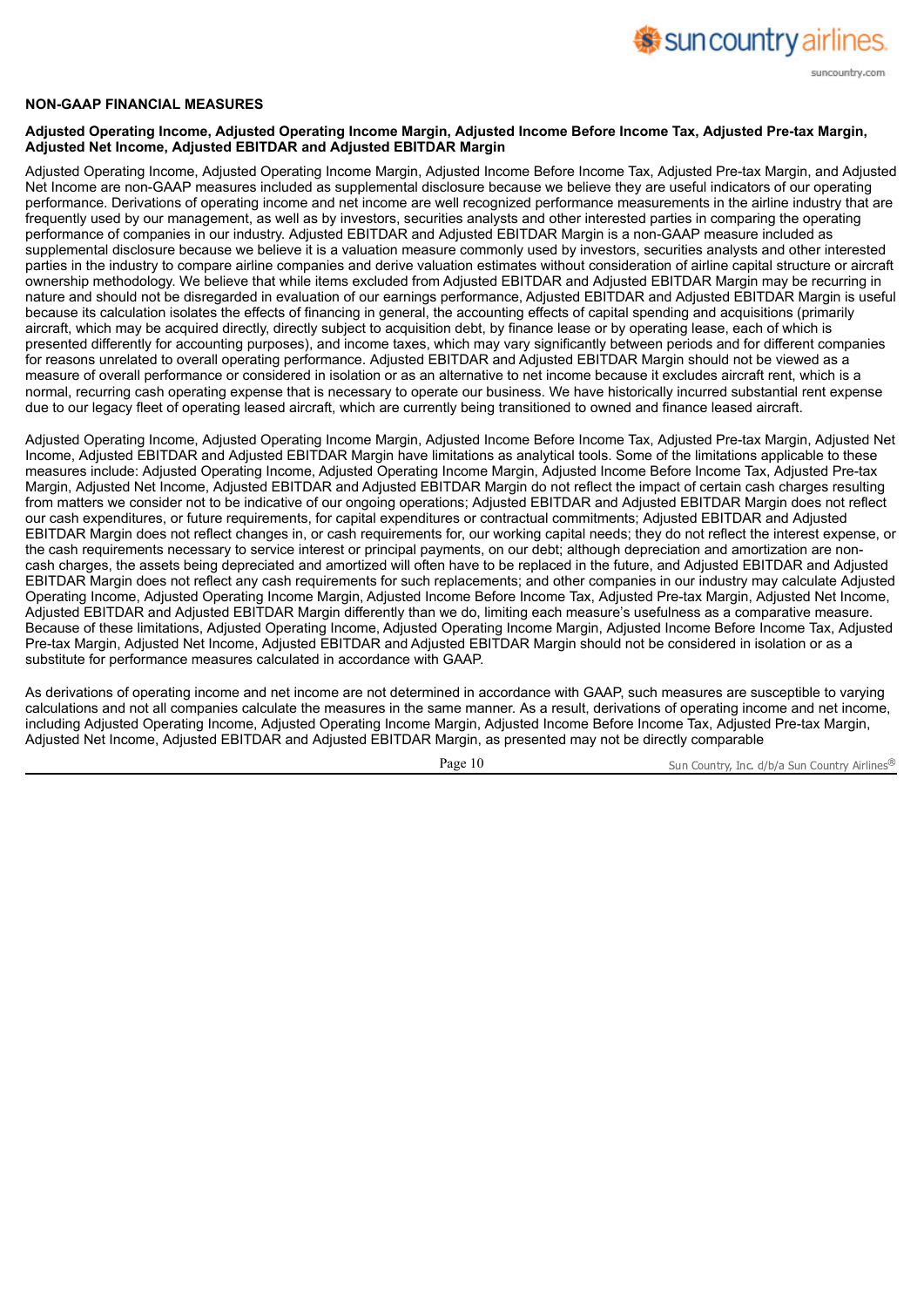to similarly titled measures presented by other companies. For the foregoing reasons, each of Adjusted Operating Income, Adjusted Operating Income Margin, Adjusted Income Before Income Tax, Adjusted Pre-tax Margin, Adjusted Net Income, Adjusted EBITDAR and Adjusted EBITDAR Margin has significant limitations which affect its use as an indicator of our profitability and valuation. Accordingly, you are cautioned not to place undue reliance on this information.

## **Reconciliation of Adjusted Operating Income to GAAP Operating Income**

**Dollars in millions – Unaudited - amounts may not recalculate due to rounding**

The following table presents the reconciliation of adjusted operating income to GAAP operating income.

|                                        | <b>Three Months Ended</b><br>March 31, |   |        |  |  |
|----------------------------------------|----------------------------------------|---|--------|--|--|
|                                        | 2022                                   |   | 2021   |  |  |
| Operating revenue                      | 226.5                                  | S | 127.6  |  |  |
| Operating income                       | 21.8                                   |   | 24.9   |  |  |
| Special items, net (1)                 |                                        |   | (26.9) |  |  |
| Stock compensation expense             | 0.9                                    |   | 2.9    |  |  |
| Tax receivable agreement expense $(2)$ |                                        |   | 0.3    |  |  |
| Adjusted operating income              | 22.8                                   |   | 1.2    |  |  |
|                                        |                                        |   |        |  |  |
| Operating income margin                | 9.6%                                   |   | 19.5%  |  |  |
| Adjusted operating income margin       | 10.0%                                  |   | 0.9%   |  |  |

(1) See special items table above for more details

(2) This represents the one-time costs to establish the Tax Receivable Agreement with our pre-IPO stockholders

#### **Reconciliation of Adjusted Income Before Income (Loss)Tax to GAAP Income Before Income Tax**

**Dollars in millions – Unaudited - amounts may not recalculate due to rounding**

The following table presents the reconciliation of adjusted income (loss) before income tax to GAAP income before income tax.

|                                                    | <b>Three Months Ended</b><br>March 31, |    |           |  |
|----------------------------------------------------|----------------------------------------|----|-----------|--|
|                                                    | 2022                                   |    | 2021      |  |
| Net Income                                         | 3.6                                    | \$ | 12.4      |  |
| Add: Provision for income tax expense              | 2.8                                    |    | 5.4       |  |
| Income before income tax, as reported              | 6.4                                    |    | 17.8      |  |
| Pre-tax margin                                     | 2.8%                                   |    | 14.0%     |  |
| Special items, net (1)                             |                                        |    | (26.9)    |  |
| Stock compensation expense                         | 0.9                                    |    | 2.9       |  |
| Early pay-off of US Treasury loan                  |                                        |    | 0.8       |  |
| Tax receivable agreement expense $(2)$             |                                        |    | 0.3       |  |
| Tax receivable agreement adjustment <sup>(3)</sup> | 6.8                                    |    |           |  |
| Loss on refinancing credit facility                | 1.6                                    |    | 0.4       |  |
| Adjusted income (loss) before income tax           | 15.7                                   |    | (4.7)     |  |
| Adjusted Pre-tax margin                            | 6.9%                                   |    | $(3.7\%)$ |  |

(1) See special items table above for more details

(2) This represents the one-time costs to establish the Tax Receivable Agreement with our pre-IPO stockholders

(3) This represents the adjustment to the TRA for the period, which is recorded in Non-operating Income (Expense)

Page 11 Sun Country, Inc. d/b/a Sun Country Airlines<sup>®</sup>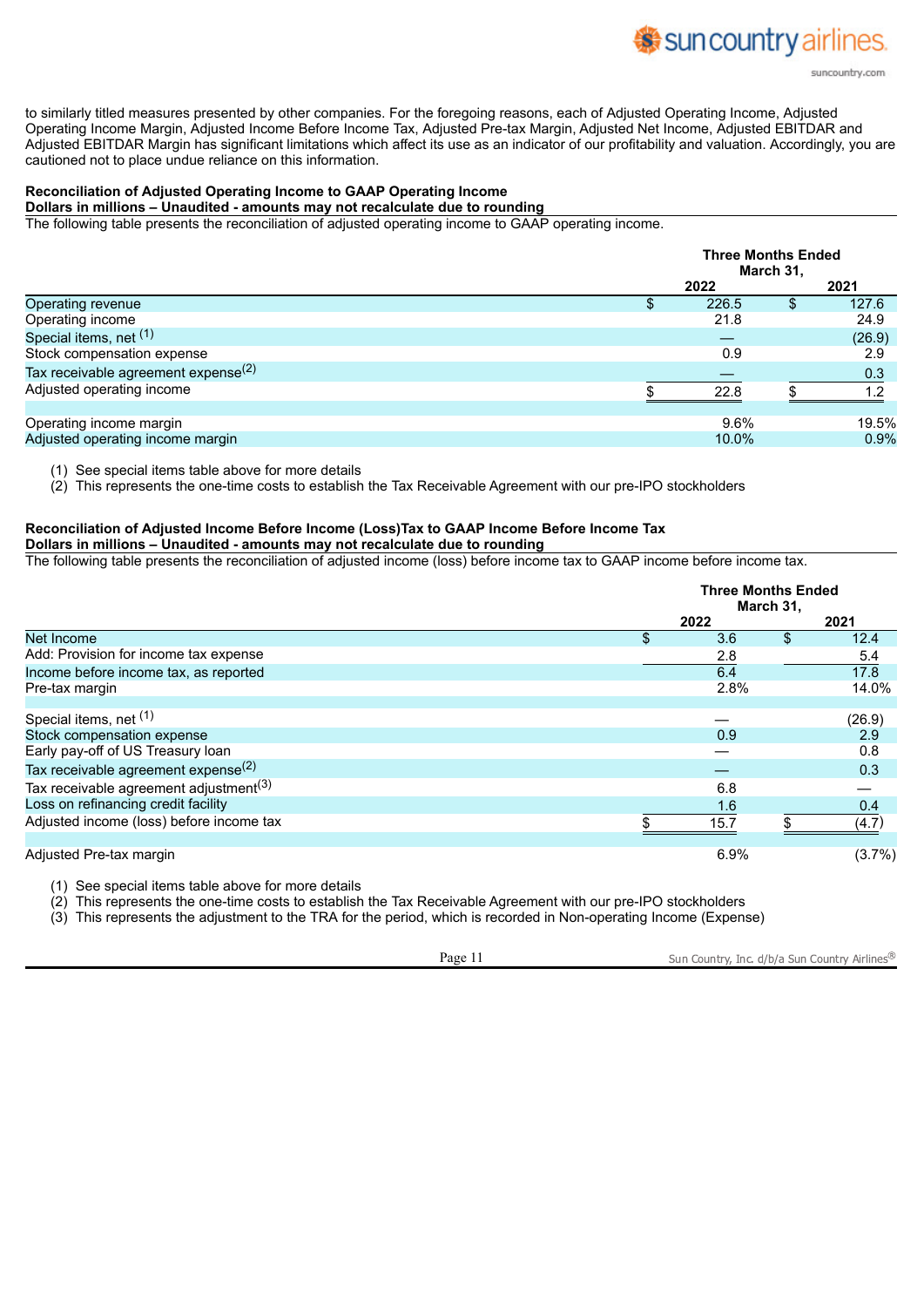# **Reconciliation of Adjusted Net Income (Loss) and Adjusted Earnings per Share to GAAP Net Income**

# Dollars and shares in millions, except for per share - Unaudited - amounts may not recalculate due to rounding

The following table presents the reconciliation of adjusted net income (loss) and adjusted earnings per share to GAAP net income.

|                                                                  |    | 2022  | Three Months Ended March 31,<br>2021 |        |
|------------------------------------------------------------------|----|-------|--------------------------------------|--------|
| Net income                                                       | \$ | 3.6   | \$                                   | 12.4   |
| Net income per share – diluted                                   | \$ | 0.06  | \$                                   | 0.24   |
| Special items, net (1)                                           |    |       |                                      | (26.9) |
| Stock compensation expense                                       |    | 0.9   |                                      | 2.9    |
| Early pay-off of US Treasury loan                                |    |       |                                      | 0.8    |
| Tax receivable agreement expense <sup>(2)</sup>                  |    |       |                                      | 0.3    |
| Tax receivable agreement adjustment <sup>(3)</sup>               |    | 6.8   |                                      |        |
| Loss on refinancing credit facility                              |    | 1.6   |                                      | 0.4    |
| Income tax (benefit) expense effect of adjusting items, $net(4)$ |    | (0.6) |                                      | 5.2    |
| Adjusted net income (loss)                                       |    | 12.3  |                                      | (4.9)  |
|                                                                  |    |       |                                      |        |
| Diluted share count                                              |    | 61.7  |                                      | 52.5   |
| Adjusted net income (loss) per share - diluted                   | \$ | 0.20  | \$                                   | (0.09) |

(1) See special items table above for more details

(2) This represents the one-time costs to establish the Tax Receivable Agreement with our pre-IPO stockholders

(3) This represents the adjustment to the TRA for the period, which is recorded in Non-operating Income (Expense)

(4) The tax effect of adjusting items, net is calculated at the Company's statutory rate for the application period

# **Reconciliation of Adjusted EBITDAR to GAAP Net Income**

# **Dollars in millions – Unaudited - amounts may not recalculate due to rounding**

The following tables present the reconciliation of Adjusted EBITDAR to net income for the periods presented below.

|                                         | <b>Three Months Ended</b><br>March 31, |    |        |  |
|-----------------------------------------|----------------------------------------|----|--------|--|
|                                         | 2022                                   |    | 2021   |  |
| Net income                              | \$<br>3.6                              | \$ | 12.4   |  |
| Special items, net (1)                  |                                        |    | (26.9) |  |
| Interest expense                        | 8.6                                    |    | 7.1    |  |
| Stock compensation expense              | 0.9                                    |    | 2.9    |  |
| Tax receivable agreement expense (2)    |                                        |    | 0.3    |  |
| Tax receivable agreement adjustment (3) | 6.8                                    |    |        |  |
| Provision for income taxes              | 2.8                                    |    | 5.4    |  |
| Depreciation and amortization           | 15.3                                   |    | 12.6   |  |
| Aircraft rent                           | 3.2                                    |    | 5.6    |  |
| Adjusted EBITDAR                        | 41.2                                   |    | 19.4   |  |
| Adjusted EBITDAR margin                 | 18.2%                                  |    | 15.2%  |  |

(1) See special items table above for more details

 $(2)$  This represents the one-time costs to establish the Tax Receivable Agreement with our pre-IPO stockholders

(3) This represents the adjustment to the TRA for the period, which is recorded in Non-operating Income (Expense)

Page 12 Sun Country, Inc. d/b/a Sun Country Airlines®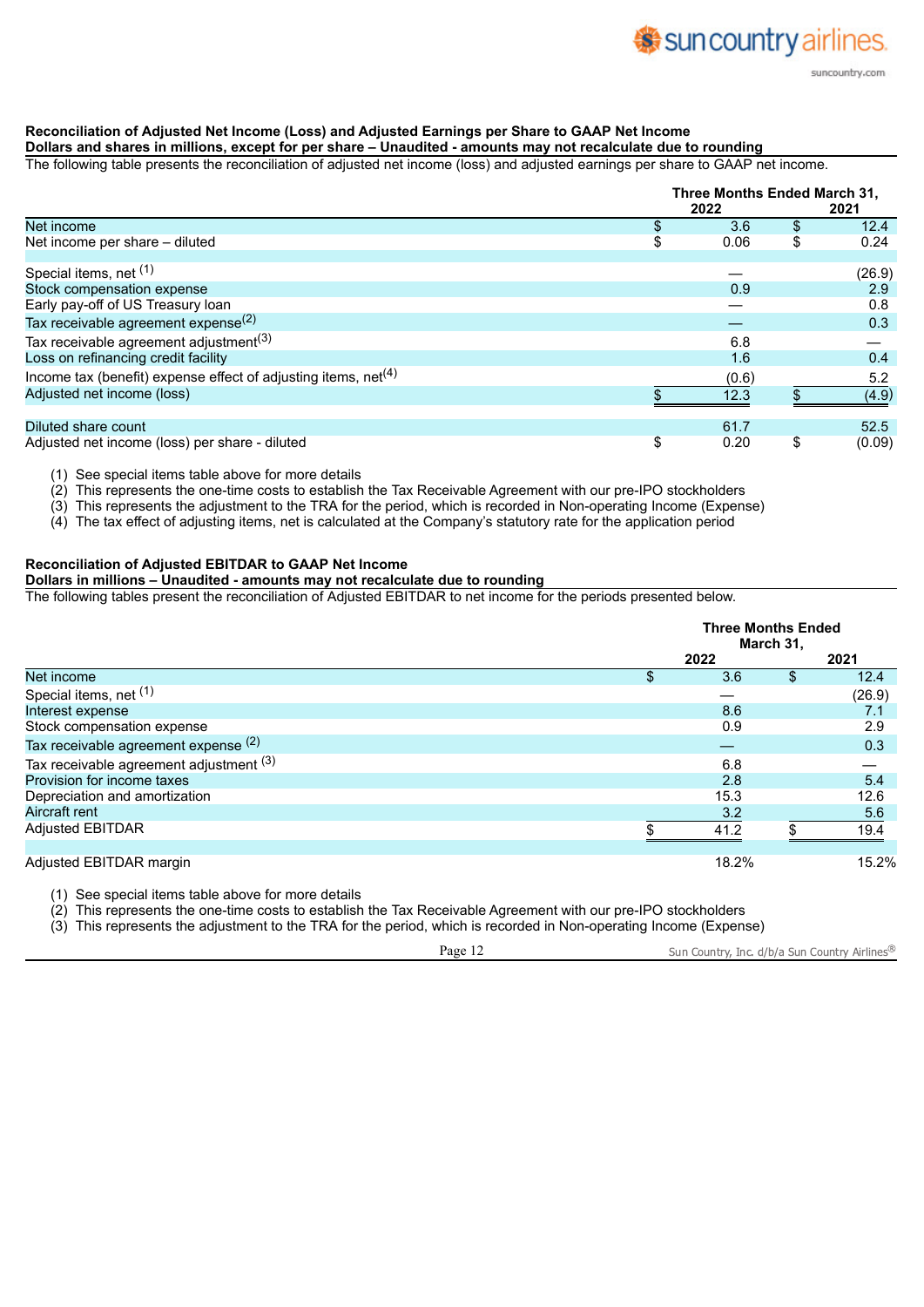

#### **Adjusted CASM**

Adjusted CASM is a non-GAAP measure derived from CASM by excluding fuel costs, costs related to our cargo operations (starting in 2020 when we launched our cargo operations), stock based compensation, certain commissions and other costs of selling our vacations product from this measure as these costs are unrelated to our airline operations and improve comparability to our peers. Adjusted CASM is an important measure used by management and by our board of directors in assessing quarterly and annual cost performance. Adjusted CASM is also a measure commonly used by industry analysts and we believe it is an important metric by which they compare our airline to others in the industry, although other airlines may exclude certain other costs in their calculation of Adjusted CASM. The measure is also the subject of frequent questions from investors. Adjusted CASM excludes fuel costs. By excluding volatile fuel expenses that are outside of our control from our unit metrics, we believe that we have better visibility into the results of operations and our non-fuel cost initiatives. Our industry is highly competitive and is characterized by high fixed costs, so even a small reduction in non-fuel operating costs can lead to a significant improvement in operating results. In addition, we believe that all domestic carriers are similarly impacted by changes in jet fuel costs over the long run, so it is important for management and investors to understand the impact and trends in company-specific cost drivers, such as labor rates, aircraft costs and maintenance costs, and productivity, which are more controllable by management. Adjusted CASM also excludes special items and other adjustments, as defined in the relevant reporting period, that are not representative of the ongoing costs necessary to our airline operations and may improve comparability between periods. We also exclude stock compensation expense when computing Adjusted CASM. The Company's compensation strategy includes the use of stock-based compensation to attract and retain employees and executives and is principally aimed at aligning their interests with those of our stockholders and at long-term employee retention, rather than to motivate or reward operational performance for any particular period. Thus, stock-based compensation expense varies for reasons that are generally unrelated to operational decisions and performance in any particular period. As derivations of CASM are not determined in accordance with GAAP, such measures are susceptible to varying calculations and not all companies calculate the measures in the same manner. As a result, derivations of CASM as presented may not be directly comparable to similarly titled measures presented by other companies. Adjusted CASM should not be considered in isolation or as a replacement for CASM. For the foregoing reasons, Adjusted CASM has significant limitations which affect its use as an indicator of our profitability. Total operating expense less fuel and special items per block hour is derived by excluding fuel expense and special items from total operating expense. By excluding volatile fuel expenses that are outside of our control from our unit metrics and certain special items that we consider to not be indicative of our ongoing operations, we believe that we have better visibility into the results of operations and our non-fuel cost initiatives. Accordingly, you are cautioned not to place undue reliance on this information.

Page 13 Sun Country, Inc. d/b/a Sun Country Airlines<sup>®</sup>